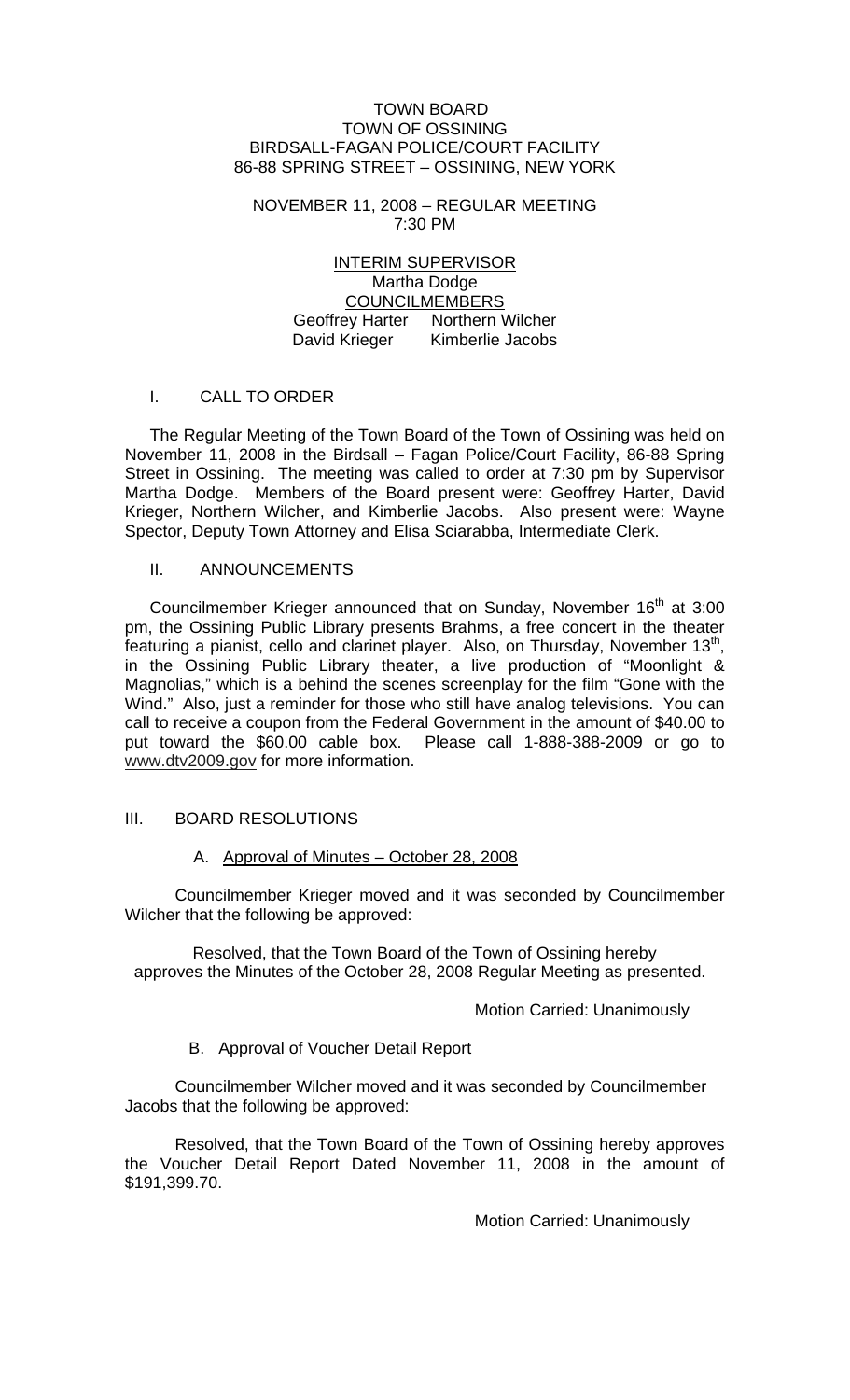## C. Meeting Minutes for November 11, 2008

Councilmember Harter moved and it was seconded by Councilmember Krieger that the following be approved:

Resolved, that the Town Board hereby authorizes Elisa Sciarabba to take minutes at the Board Meeting on November 11, 2008.

## Motion Carried: Unanimously

## D. Calling for a Public Hearing-2009 Preliminary Budget

Councilmember Harter moved and it was seconded by Councilmember Krieger that the following be approved:

Resolved, that the Town Board of the Town of Ossining hereby calls for a Public Hearing to be held on Tuesday, November 25, 2008 at 7:30pm at the Village of Ossining Police/Court Facility, 86-88 Spring Street, in the matter of the 2009 Preliminary Budget for the Town of Ossining

#### Motion Carried: Unanimously

## E. Intermunicipal Agreement – Yard Waste Transfer Site

Councilmember Jacobs moved and it was seconded by Councilmember Wilcher that the following be approved:

Whereas, the Village of Ossining owns a facility know as the Old Highway Garage on Water Street in the Village of Ossining, and

Whereas, the Village has agreed to allow the Town to deposit its collected organic yard waste at the Old Highway Garage at a cost of \$23.00 per ton to be paid by the Town of Ossining, now therefore be it

Resolved, that the Town Board of the Town of Ossining hereby authorizes the Supervisor to enter into an agreement with the Village of Ossining for a Yard Waste Transfer Site effective October 1, 2008 through March 31, 2009, unless sooner terminated in accordance with the Intermunicipal Agreement for the Organic Yard Waste Transfer Program between the County of Westchester and the Village of Ossining.

#### Motion Carried: Unanimously

## F. Agreement – Westchester County Clerk – Land and Legal Public Viewer Service

Councilmember Krieger moved and it was seconded by Councilmember Wilcher that the following be approved:

Resolved, that the Town Board of the Town of Ossining hereby authorizes the Town Supervisor to enter into an agreement for remote access to the Westchester County Clerk's land records and legal files.

Motion Carried: Unanimously

# G. Finance – 2008 Budget Adjustments

Councilmember Harter moved and it was seconded by Councilmember Krieger that the following be approved: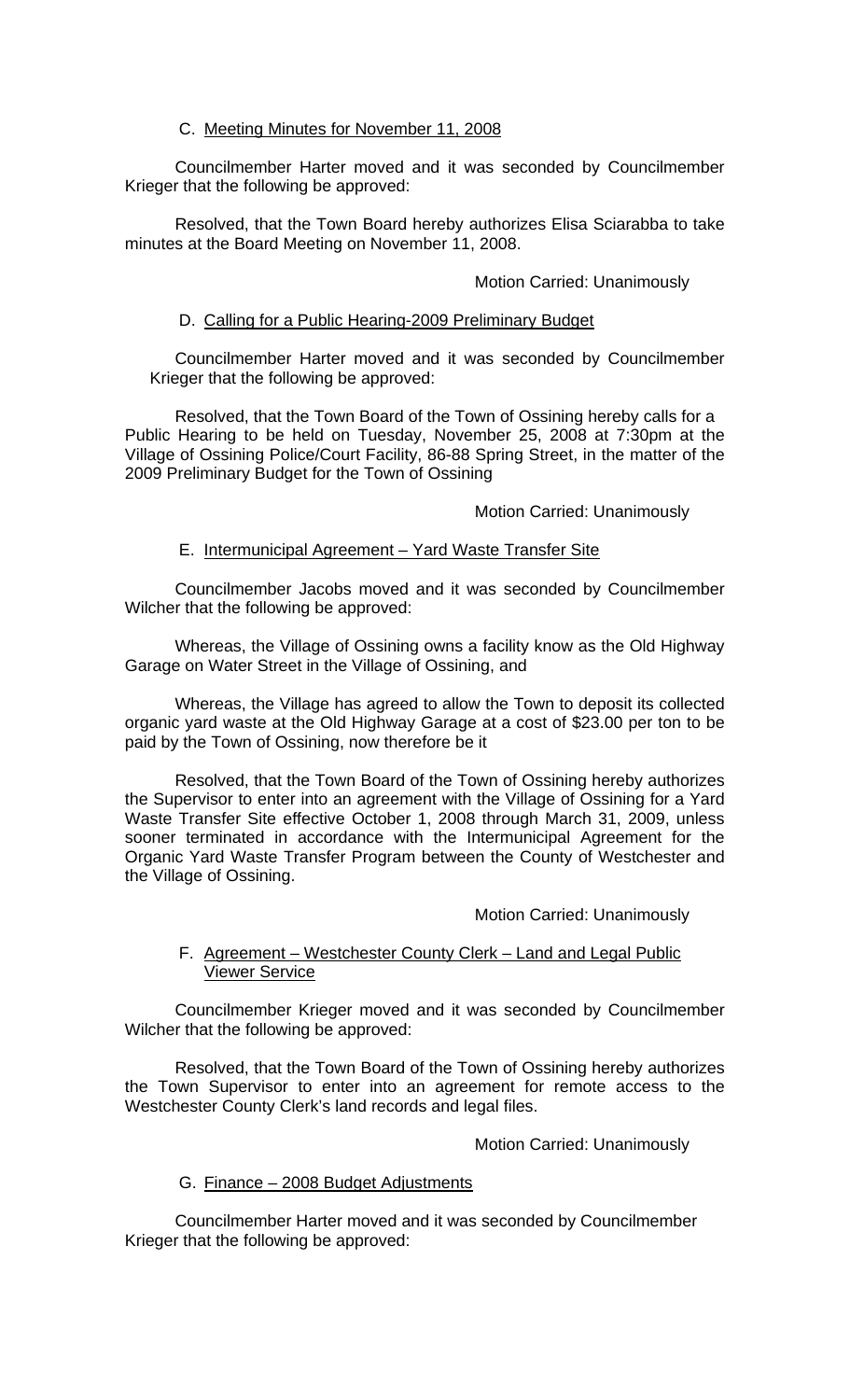Resolved, that the Town Board of the Town of Ossining hereby authorizes the following budget adjustments to be made to the 2008 budget:

TRANSFER TO G/L ACCOUNT AMOUNT AMOUNT TRANSFER FROM G/L ACCOUNT

| <b>Highway</b>             |         |         |                             |
|----------------------------|---------|---------|-----------------------------|
| 031-5110-0448- Road Paving | 7000.00 | 7000.00 | 031-5110-0447 Road Drainage |

| <b>Police Department</b>    |         |         |                                  |
|-----------------------------|---------|---------|----------------------------------|
| 020-3120-0419- Maint/Repair | 483.56  | 483.56  | 020-3120-0201 - Equipment        |
| 020-3120-0201-Equipment     | 4298.06 | 4298.06 | 020-0020-2626 - Forfeit/Proceeds |
| 020-3120-0419 - Uniform     | 95.97   | 95.97   | 020-0020-2626 - Forfeit/Proceeds |

Motion Carried: Unanimously

#### H. Agreement – United States Department of Agriculture Natural Resources Conservation Service

Councilmember Jacobs moved and it was seconded by Councilmember Krieger that the following be approved:

Resolved, that the Town Board of the Town of Ossining hereby authorizes the Town Supervisor to enter into Amendment No. 4 with the United States Department of Agriculture Natural Resources Conservation Service to amend the original agreement to allow for a no cost time extension until November 30, 2008 for the Engel Park Vegetative Restoration Project.

Motion Carried: Unanimously

#### I. Cedar Lane Water Main Extension – Maintenance Bond

Councilmember Jacobs moved and it was seconded by Councilmember Krieger that the following be approved:

Whereas, Steve Giordano Builders, Inc. has completed the Water Main Extension into and at Cedar Lane Park and

Whereas, in accordance with the bid specifications, upon completion of the contract and before the final payment, the Contractor shall furnish a maintenance bond, which is a guarantee of all equipment, material and workmanship for a period of one (1) year in the sum of 100% of the final contract amount, and

Whereas, Steve Giordano Builders, Inc. has furnished a maintenance bond in the full amount of the project, \$391,564.59, from First Sealord Surety, Inc. Villanova, Pennsylvania, Bond No. 08-8291-MN and upon review by the Town Attorney and consulting engineer, it was determined that the maintenance bond was acceptable, now therefore be it

Resolved, that the Town Board of the Town of Ossining hereby accepts the maintenance bond from Steve Giordano Builders, Inc. in the amount of \$391,564.59 for a period of one (1) year starting November 11, 2008.

Motion Carried: Unanimously

#### J. Request for Bids – Delivery of Meals and Supplies for Nutrition Program

Councilmember Wilcher moved and it was seconded by Councilmember Jacobs that the following be approved:

Resolved, that the Town Board of the Town of Ossining hereby authorizes the Town Clerk to advertise a request for Bids for the delivery of meals and supplies